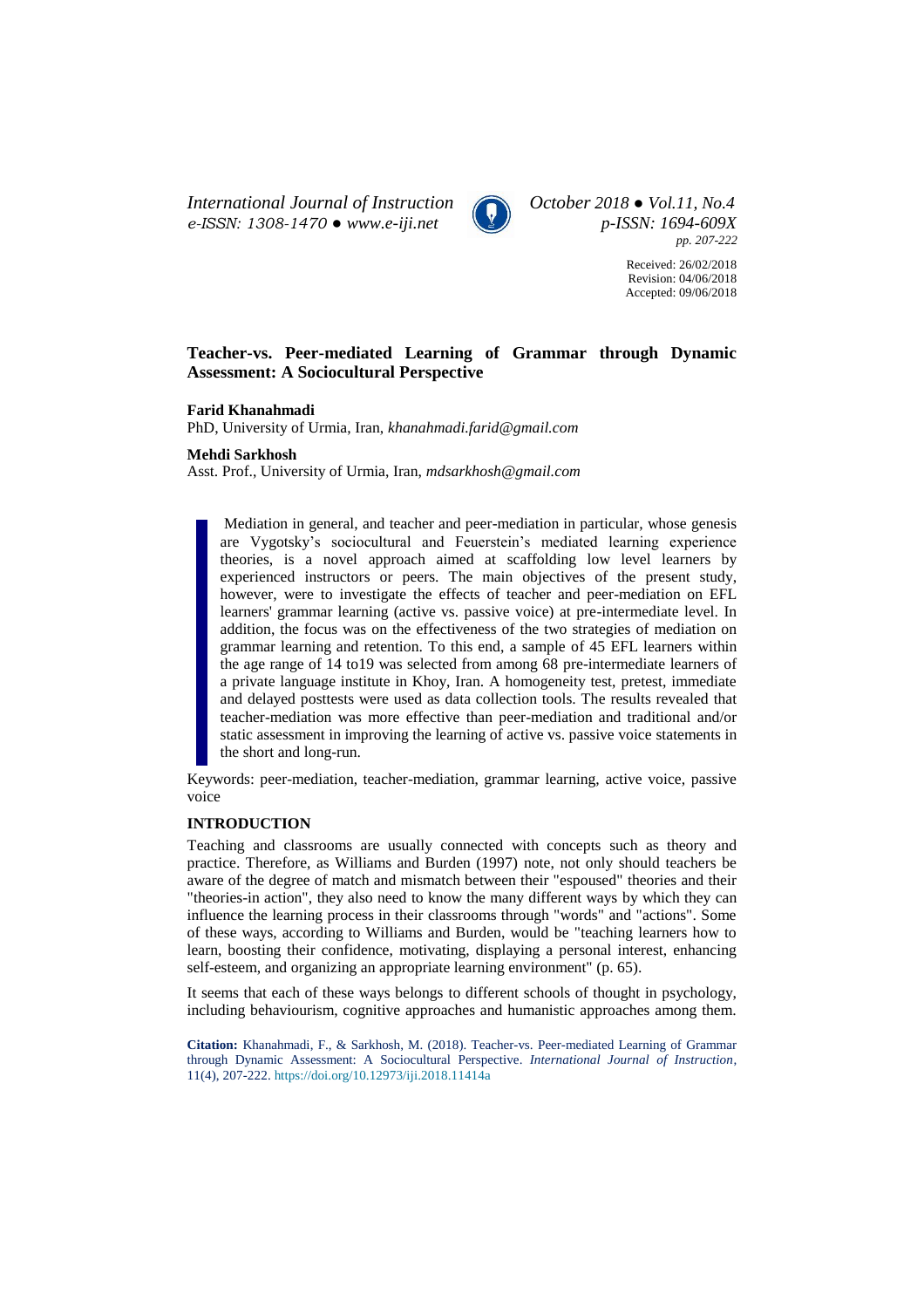Cognitive approaches to psychology lay weight on learners' cognitive involvement in learning and humanistic approaches lay stress on whole-person involvement in learning. Therefore, it seems that none of the mentioned approaches taps into the social facets of learning whilst as Halliday (1973) argues, language is fundamentally a social phenomenon; likewise, it needs to be learned in an appropriate social context through interaction. Consequently, we need a different approach that not only encompasses the insights of the previous psychological approaches, but also pays a close attention to social interactions, i.e., *social interactionism*. Unfortunately, so far, this important aspect of learning has appropriately not received the level of attention it deserves in Iranian EFL settings. It should be noted that the most important concept to both Vygotskian and Feuersteinian psychology and social interactionists is *mediation,* which refers to the role that others play in children's lives. To be more exact, other people who are more knowledgeable and experienced than the children, can act as mediators and help them move slightly beyond their current level of knowledge. Mediation to Vygotsky and his followers, a concept that has had crucial part in all social interactionist theories, refers to the application and use of 'tools'. Indeed, it refers to anything that can be used to solve problems or achieve a goal. The most important of these tools according to Kozulin (1990) is symbolic language (cited in Williams & Burden, 1997).

Vygotsky proposed the concept as *zone of proximal development* (ZPD), which refers to the level of knowledge and skill beyond that of the current level of a child when mediated by another person. It is in fact the distance between child's actual level of development and his/her potential level of development when mediated appropriately. For these psychologists, what is of particular significance is the use of mediational language that helps learners move into and through their ZPD. Peer-mediation and teacher-mediation as two types of mediation were the focus of the present study. It is evident that teacher mediation came to the scene with the emergence of scaffolding and mediation, but the concept of peer-mediation as a newly developed concept (Shamir, 2005) was introduced following studies on the role of mother-child mediation and the nature of children's cognitive modifiability (Tzuriel, 1999).

As stated above, scaffolding in general, and teacher and peer-mediation in particular have been studied from the heydays of sociocultural theory (SCT) up to the present time by different scholars. There are still some aspects of mediation, especially peermediation which have been neglected to a large extent. Thus, owing to the mentioned gaps and a dearth of adequate empirical studies into the role that mediation/mediated learning experience can play in language learning, especially when it comes to grammar, this study intended to apply a dynamic assessment intervention. That is to say, a dialogic mediation between the examiner and the examinee (mediator-learner interaction), which includes *hints*, *explanations*, *suggestions*, *prompts*, and more importantly *leading questions*, *examples*, and *demonstrations* offered by the tester to help students develop their English language abilities and become effective and independent learners. Then, based on the aims of the present study, the following research questions were formulated: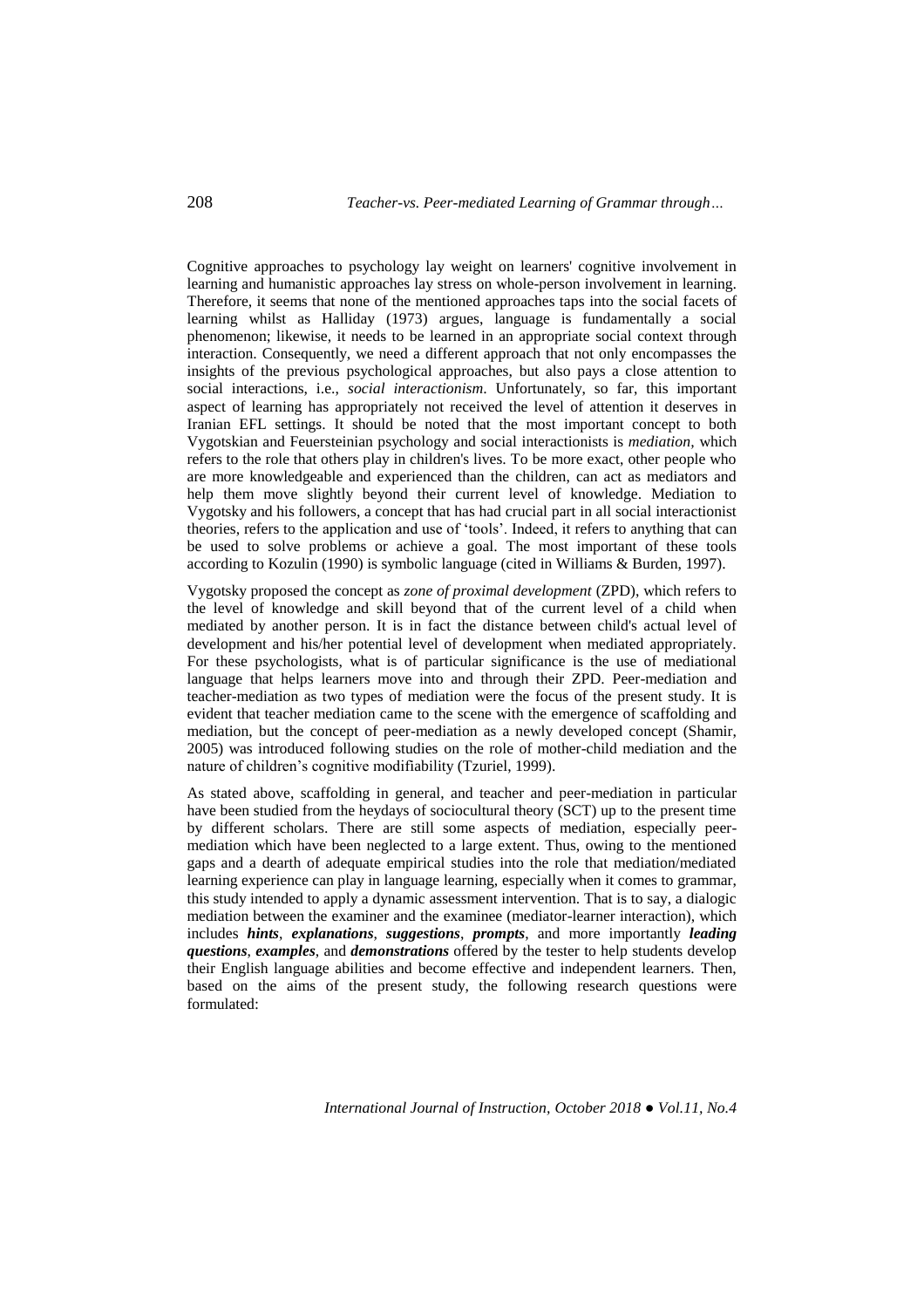RQ1: Is there any significant difference in the relative effects of teacher-mediation and peer-mediation on pre-intermediate English learners' use of target forms (active vs. passive voices) in the short-run?

RQ2: Is there any significant difference in the relative effects of teacher-mediation and peer-mediation on pre-intermediate English learners' use of target forms (active vs. passive voices) in the long-run?

#### **Literature review**

To begin with, it should be noted that despite the fact that the genesis of dynamic assessment was Vygotsky's SCT of mind and his notion of ZPD, the word "dynamic assessment" was not used directly by Vygotsky himself; rather it was his colleague Luria, who first coined the term *dynamic assessment* (DA), a concept that was popularized by special educator Reuven Feuerstein (Poehner, 2007). DA cavaliers are mainly Binet, Vygotsky, and Feuerstein, respectively, whose work led assessment to a rapidly growing testing renaissance. However, Poehner (2008) observes that a historical precedent to DA can be found in the Socratic dialogues described by Plato. Through Socratic method, that is, clever questioning and quick insightful responses, Socrates succeeds time and helps his interlocutors to notice the flaws in certain ideas whilst simultaneously in a collaborative fashion, constructs a new perspective. As a prime example of such a dialogue, Poehner refers to *Phaedrus*, where Socrates draws on a series of leading questions and suggestions to aid the title character identify certain logical problems in a speech he had been admiring, and whereby sets the scene to launch off in new directions of thinking on the topic. In this process, as puts Poehner, the Socratic dialogue involves, to some extent, simultaneous assessment and instruction.

DA as an interactive test-intervene-retest procedure is a model of psychological and psycho-educational assessment, which is highly appealing to practicing psychologists (Haywood & Lidz, 2007). It has somehow found its way to psychological, neurological, speech/language, and educational settings. Poehner (2008) also observes that DA arises from an ontological perspective on human abilities, which Russian psychologist Vygotsky developed more than 80 years ago. Thus, as Poehner claimed, social milieu is the main element in cognitive development in which individual's cooperation and involvement in different activities is mediated by another person (mediator) or even by other means. To put it another way, in Vygotskian SCT, man's cognition is studied within its social context (Azabdaftari, 2015). Very simply, cognitive and educational development are both directed and affected by social environment. For Karpove (2008), DA makes it possible to evaluate learners' learning potential; however, he is of the opinion that some of the DA techniques do not evaluate kinds of learning potential, and his rationale behind his assertion is Haywood and Lidz's (2007) sound proclamation to the effect that the concept of learning potential is not well defined so that different DA techniques evaluate different potentials. Poehner (2008) asserts that the ZPD is Vygotsky's solution to overcome the instruction-assessment dualism. According to Lantolf and Thorne (2006), the ZPD has attracted educators and psychologists for a variety of reasons, including notion of assisted performance, which has been the incentive behind much of the interest in Vygotsky's research and the ZPD. In contrast to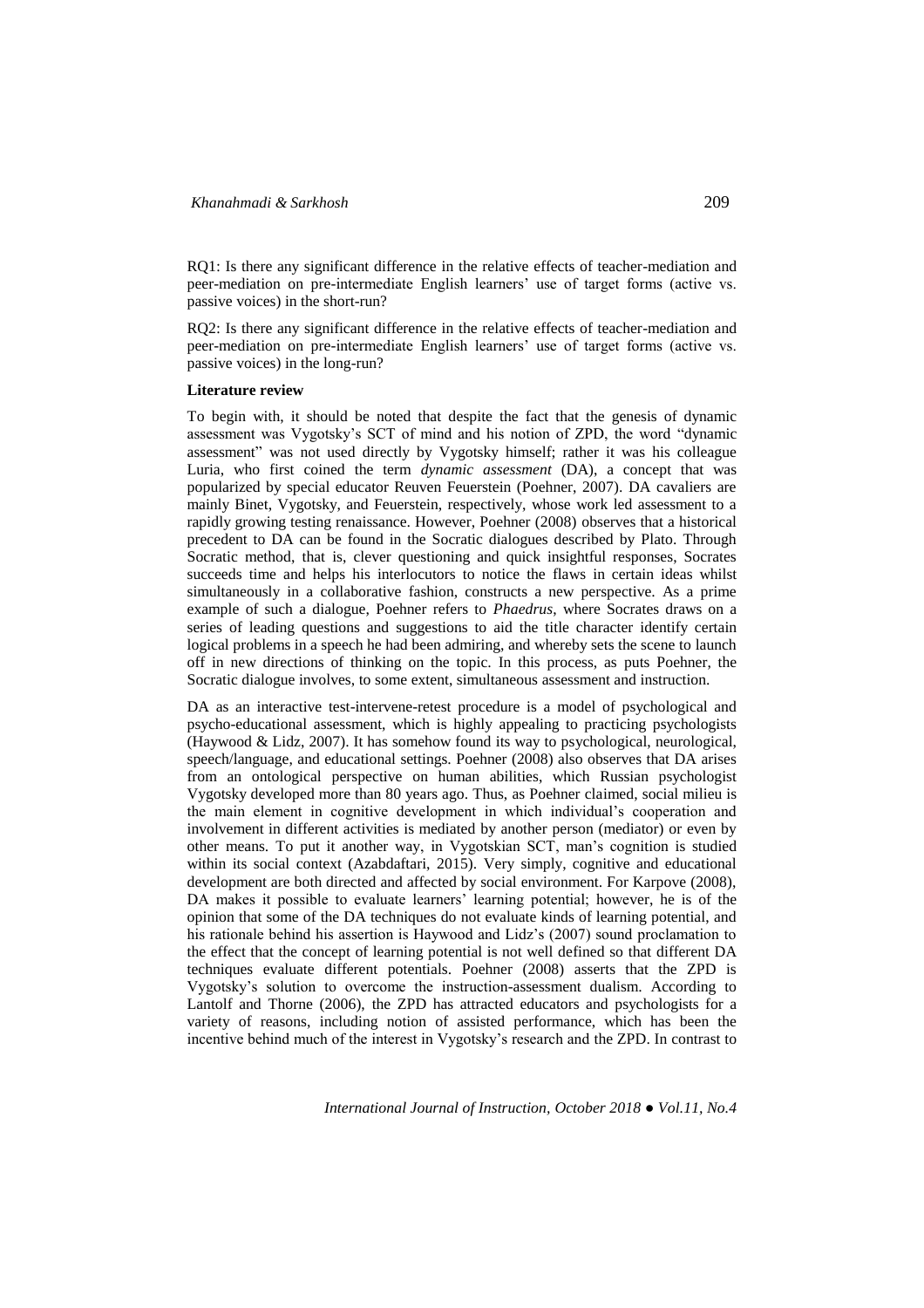the traditional tests and measures, the ZPD asserts that what one can do today with help is indicative of what one will be ready to do independently without any assistance in the future.

For Poehner and Lantolf (2003), central to the ZPD, and the core concept of Vygotsky's theory of mind, is *mediation.* They assert that socially and culturally derived forms of thinking are of higher forms which emerge as a consequence of our interaction with other individuals and with physical and symbolic artifacts (e.g., books, paper and pencil, computers, diagrams, numbers and language, etc.). They believe that these higher forms are constructed by others in different places and at different times. Thus, in this way, according to Poehner and Lantolf (2003), our relationship to the world is not direct; rather it is mediated*.* Depending on the level of support received by a child on a task, varying outcomes can be expected (Murphy, 2008). "Performance at the functional level is expected with minimal or no support as opposed to optimal performance when supported in a task" (Suizzo, 2000, cited in Murphy, 2008, p. 194). Vygotsky's formulation of the ZPD was based on his observation that schooling frequently enhanced the IQ score of some but not all children (Van der Veer & Valsiner, 1991, cited in Poehner & Lantolf, 2003). Importantly, it was the children who entered school with low scores who most often improved over time, while those with already high scores generally did not show much improvement. Vygotsky, according to Poehner and Lantolf (2003), reasoned that this differential effect of schooling was a consequence of the fact that children with high IQs had already traversed the distance between their *actual* and *potential* development (relative to what the school curriculum concretely offered) prior to entering school, but that their low IQ classmates still had room for development to occur.

In his work on the problem of age in development, Vygotsky argues against the general view that independent problem solving is the only valid indication of mental functioning, suggesting that this reveals only part of a person's mental abilities - his or her actual development level (Lantolf & Poehner, 2003; Lantolf & Thorn, 2006). To Vygotsky, responsiveness to assistance is an indispensable feature for understanding cognitive ability because it provides an insight into the person's *future* development. That is, what the individual is able to do today with assistance, she/he is able to do tomorrow by himself. Potential development varies independently of actual development, namely, the latter, in and of itself, cannot be used to predict the former. Moreover, the former is not a prior prediction but is derived from concrete activity mediated by others or cultural artifacts" (Poehner & Lantolf, 2003).

As mentioned before, this study focused on two types of mediation (teacher vs. peermediation); these mediation strategies have been studied from different angles. For instance, Ableeva (2008) conducted a test –teacher intervention-retest model of study focusing primarily on the effects of DA on developing L2 French students' listening comprehension at university level where participants achieved a better comprehension with mediator's guidance. Through mediation, Ableeva was able to uncover the source of comprehension problems that in one case hinged on a single lexical item and in another on cultural knowledge, which revealed that learners' abilities were more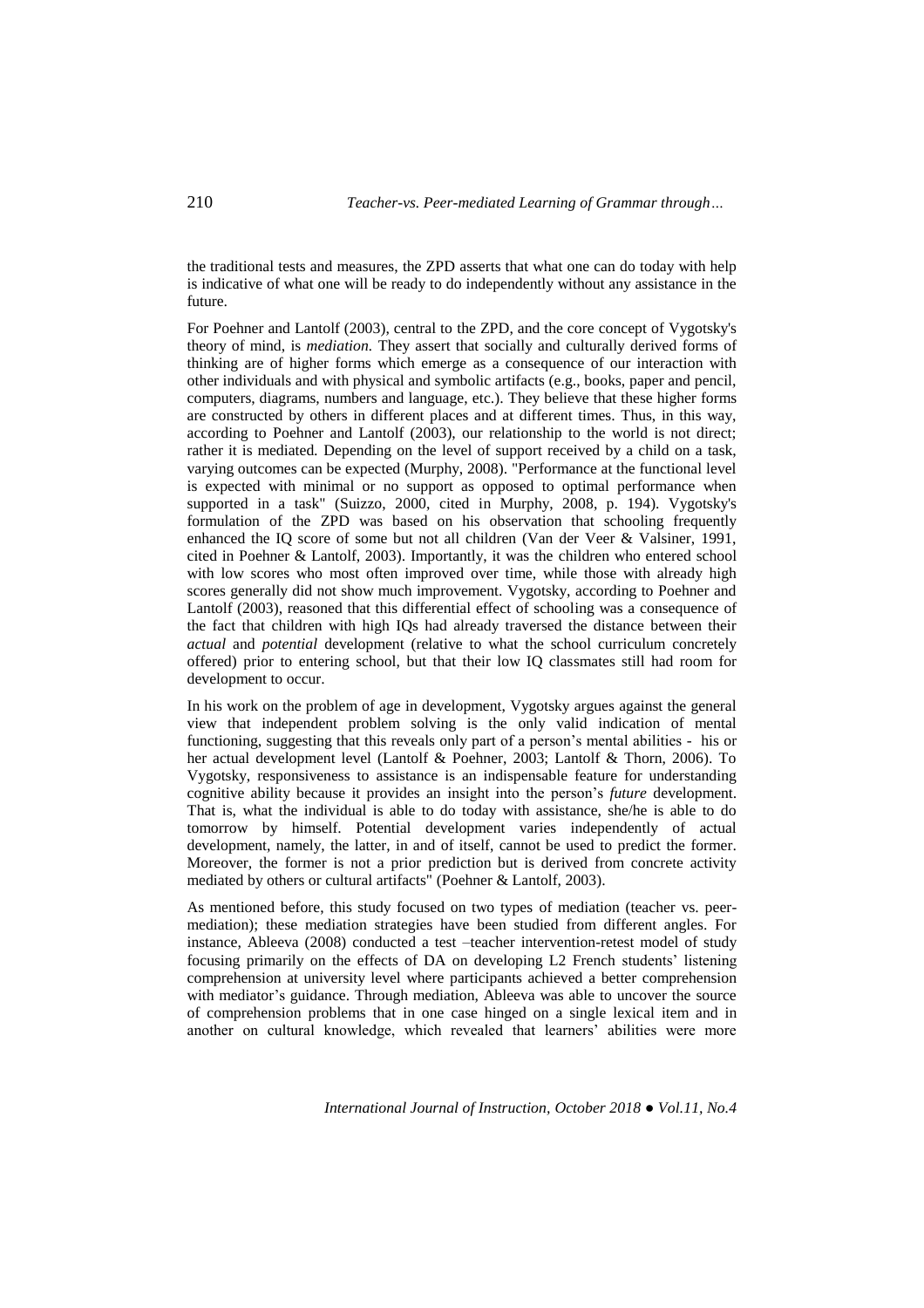developed than one would have surmised from unmediated performance. Hidri (2014), in a study, tried to address the need to investigate and improve current assessments of listening comprehension of university EFL learners; those that adopt a traditional approach where learners listen as usual to an audio recording of a spoken interaction and then are required to answer some written questions independently. He proposed and explored a DA of a listening test, which involved mediation and meaning negotiation as the learners tried to respond to the listening comprehension tasks. Based on qualitative data analysis, it was revealed that DA-based assessment outperformed the static one in providing better insights into learners' cognitive and meta-cognitive processes; however, as claims Hidri, raters were doubtful about the value of and processes involved in DA because they were not familiar with it.

The realization of children's learning potential, according to the theories of Vygotsky and Feuerstein, is conditioned by exposure to experiences in social interaction with other people, either adults or peers, who are more competent than learners (Tzuriel  $\&$ Shamir, 2007). There have been some studies in the realm of mediation in general and peer-mediation in particular from previous decades. For instance, Tzuriel and Shamir (2007) tried to explore the effects of Peer Mediation with Young Children (PMYC) program on children's cognitive modifiability along with studying the effects of cognitive level of learners and mediators on their cognitive modifiability following the program. They randomly assigned a sample of 178 pupils to experimental and control groups. The mediators in the experimental group participated in the PMYC program, whereas the mediators in the control group received a substitute intervention aimed at emphasizing general conditions of peer interaction. The findings revealed that following the intervention, it's the mediators in the experimental group that showed higher level of analogy scores, as well as higher improvement on the dynamic analogy measure as compared with control mediators. The experimental learners also showed higher pre-to post-intervention achievements on the seriation problems as compared with control learners. They believed that "mediators in the experimental group had to cope with the incongruent cognitive level by facilitating their mediational approach and consequently enhancing the learner's performance" (p. 1).

Considering the literature on the mediated learning, the researchers came to the conclusion that few studies had capitalized on the role of teacher-mediation versus peermediation in improving grammar learning in Iranian EFL contexts. Therefore, this study is an attempt to fill in this gap and contribute to the existing literature on the role of mediation in learning English as a foreign language.

# **METHOD**

## **Research design**

To investigate the research questions, a quasi-experimental pretest, posttest research design was employed. "A typical experimental study usually uses comparisons or control groups to investigate research questions" (Mackey & Gass, 2005, p. 146). Mackey and Gass (2005) categorized these kinds of studies as "between-groups design" in which one of the groups, i.e., the control group, receives no experimental treatment.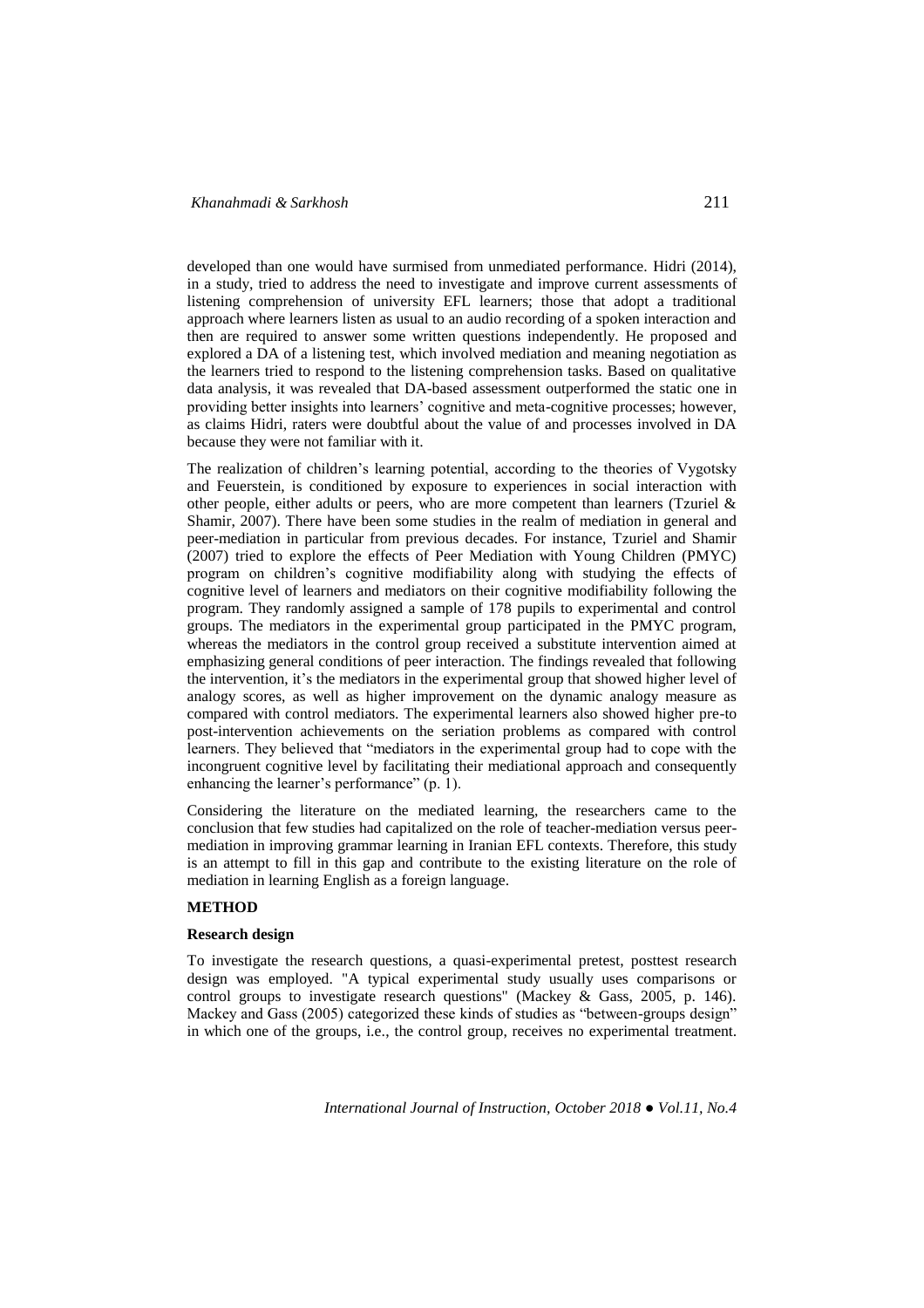In this study mediation is the independent variable that took place at two levels of teacher-mediation and peer-mediation and the dependent variable is the learning of passive/active voice sentences.

## **Sampling and participants**

In order to explore the potential effect(s) of teacher and peer-mediation on grammar learning, a DA intervention approach was utilized. Although, based on the standards and placement test of the institute under study, the learners were considered as homogeneous and had the same L2 proficiency, the researcher administered Oxford Proficiency Test (OPT) to ensure the homogeneity. After the results of OPT, 45 male pre-intermediate students of English within the age range of 14-19, who were learning English at one of the private language institutes in Khoy, Iran, were selected from among 68 EFL learners based on one standard deviation (SD) above and below the mean on OPT. After this phase, the learners were assigned to three groups i.e., experimental group (A), experimental group (B), and control group. They were all natives of Khoy, and their mother tongue was Azerbaijani Turkish.

#### **Instruments**

The instruments included: 1) Oxford Placement Test, 2) pretest, 3) immediate and delayed posttests.

# *1. OPT*

At the onset of the study, OPT was used in order to homogenize the participants' level of language proficiency. The questions of the mentioned test were taken from 'Oxford University Press and The University of Cambridge Local Examinations Syndicate' by UCLES (2001). The test has 60 items in the form of multiple-choice questions. The items are related to grammar, vocabulary and pronunciation mostly and students' general English ability is estimated through these sub-skills. The criterion for learners' homogeneity was their scores based on one SD above and below the mean. Allotted time to answer the questions was 60 minutes.

# 2. *Pretest & Posttests*

The second instrument, in the current study, was a pretest to check the EFL learners' knowledge of active/passive voice. The same test, which was used for pretest, was also utilized for Immediate and delayed posttests in order to ensure comparability. In this study, the focus was on grammar learning and the textbook at the institute under study contains different grammatical points. Based on the experience of the researcher as a teacher and based on the content of the textbook, the tests were designed from among the standard tests of the institute. The total number of items on the test was 40 and the allotted time for test was 45 minutes. Considering the important role of validity, the test had been expert-judged by three experts in the assessment board of the institute. The panel of experts reported acceptable validity. The total score was considered 20 and the reliability of the scale was calculated through Cronbach's  $\alpha$  to be 0.84.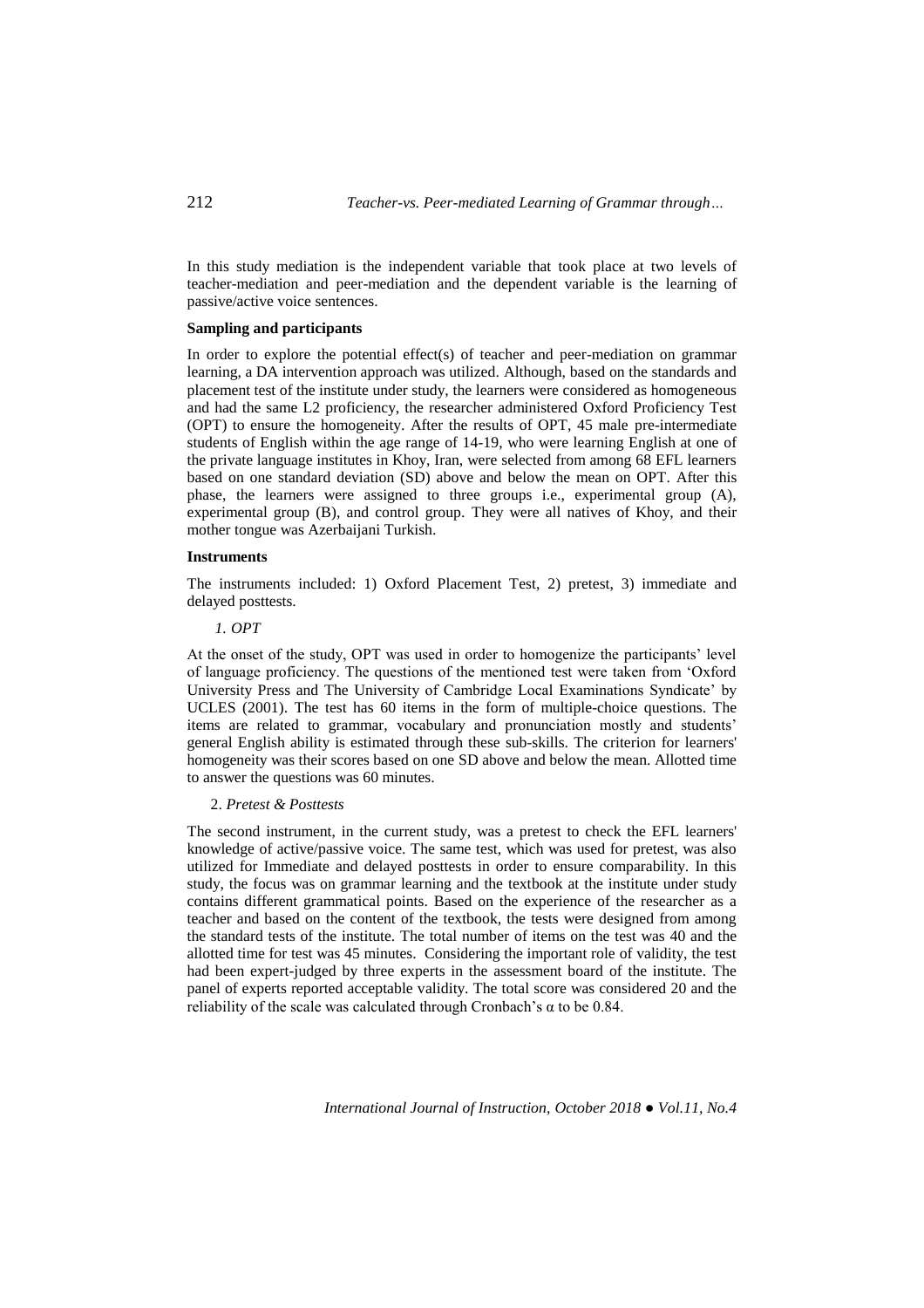## **Procedure**

Two weeks before the beginning of the study, students were homogenized based on the scores of OPT, which is designed to test the pre-intermediate to intermediate learners' general language proficiency. The criterion for homogeneity of the learners was their scores based on one SD above and below the mean. After this phase and in order to investigate any possible impacts of the two mediation options, the 45 homogenized learners, from among the total of 68 EFL learners, were divided into three groups. The first group constituted the control group of the study and the two others formed the experimental groups i.e., the experimental groups (A) and experimental group (B). In the first experimental group, the researcher mediated the learners and, in the next experimental group, it was the learners themselves who mediated and interacted with each other, of course, after being well informed about the nature of mediation by the researcher. And the control group received no experimental mediation.

After homogenizing the learners, they were pretested by a grammar pretest as explained above in a different session before the treatment. The time limit for the pretest was 45 minutes. One session after the pretest, the instructor in the control group taught active/passive voice in the form of explicit grammar teaching. The learners were asked to use statements containing verbs and adjectives followed by active and passive voice according to the instructions given to them. The procedure for the control group included explanations regarding grammar in the target form under study at the beginning of the class. Also, different tasks like reading comprehension texts, role play, fill in the blanks and free composition were presented to the learners in order to elicit their knowledge in using active/passive voice. After two sessions of instruction and practice, in the third session, the students were given the immediate posttest, but without any mediation or any other form of assistance; in other words, the test was administered through *non-dynamic* procedure, which is also known as *traditional* or *static* approach. Four weeks after the immediate posttest, students in the control group took the delayed posttest with no mediation or scaffolding from the researcher.

The same process was carried out in teacher mediation group as the experimental group (A) with some differences. Very similar to the control group, the learners in teacher mediation group took the pretest and were taught active/passive voice sentences during two sessions and in the third session, immediate posttest was given to this group, but this time the researcher mediated the learners during the test. Indeed, the treatment was teacher's active engagement with the students during the test in that the researcher provided the learners with necessary *explanations*, *suggestions*, *hints, leading questions, examples* in a flexible and dialogic interaction. When necessary, learners along with the researcher resorted to their L1 during the mediation stage i.e., DA intervention or what Kozulin and Grab (2001) refer to as the *teach* stage. Four weeks after the immediate posttest, the learners in the teacher mediation group took the delayed posttest with the assistance of the researcher.

The third group that is the experimental group (B) received the same process as with the experimental group (A) and the control group with a slight difference. In this group, it was not the researcher who mediated the learners during the immediate and delayed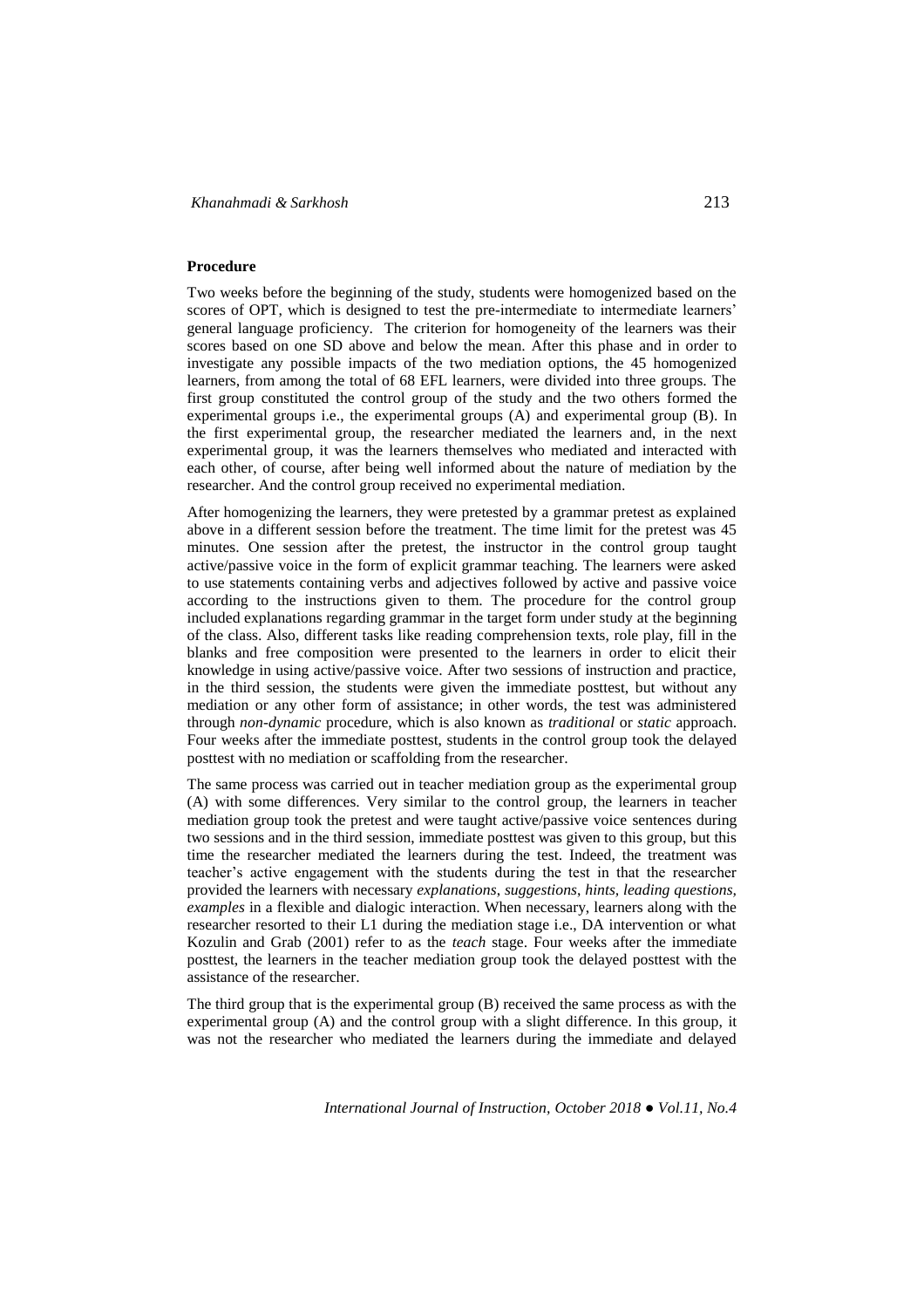214 *Teacher-vs. Peer-mediated Learning of Grammar through…*

posttests, rather it was the students themselves who mediated each other using required *explanations*, *suggestions*, *hints, leading questions, examples* in English or in their L1 when necessary. In short, all the processes that happened in three separate sessions in the experimental group (A) happened in the experimental group (B) as well.

#### **Data analysis**

To find answers to the research questions that investigated the existence of any significant difference in the relative effects of teacher-mediation versus peer-mediation on the performance of pre-intermediate learners in the use of target forms (active vs. passive voice) in the short and long-run, One-Way ANOVA test was run. Descriptive statistics and the relevant tables and figure are presented below.

# **FINDINGS**

The first null hypothesis claimed that "*There is no significant difference in the relative effects of teacher-mediation and peer-mediation on pre-intermediate English learners' use of target forms (active vs. passive voices) in the short-run*". In order to test the hypothesis, One-way ANOVA was run. The number of the participants (N), means (M) and SD of scores for each group are available in Table1.

## Table1

Descriptive Statistics of Groups in the Short-run

|                           | N         | Min       | Max              | Mean      |            | Std. Deviation | Variance         |
|---------------------------|-----------|-----------|------------------|-----------|------------|----------------|------------------|
|                           | Statistic | Statistic | <b>Statistic</b> | Statistic | Std. Error | Statistic      | <b>Statistic</b> |
| Pretest Control           | 15        | 2.00      | 9.00             | 5.9000    | .48068     | 2.14966        | 4.621            |
| <b>Teacher Mediation</b>  | 15        | 2.00      | 9.00             | 6.0500    | .47281     | 2.11449        | 4.471            |
| Peer Mediation            | 15        | 2.00      | 9.00             | 5.9000    | .46960     | 2.10013        | 4.411            |
| <b>Immediate Posttest</b> |           |           |                  |           |            |                |                  |
| Control                   | 15        | 5.00      | 11.00            | 7.7000    | .44780     | 2.00263        | 4.011            |
| <b>Teacher Mediation</b>  | 15        | 14.00     | 19.00            | 16.4000   | .33561     | 1.50088        | 2.253            |
| Peer Mediation            | 15        | 7.00      | 12.00            | 9.2000    | .33717     | 1.50787        | 2.274            |
| Delayed-Pretest           |           |           |                  |           |            |                |                  |
| Control                   | 15        | 4.00      | 10.00            | 7.0000    | .41675     | 1.86378        | 3.474            |
| <b>Teacher Mediation</b>  | 15        | 12.00     | 17.00            | 14.0000   | .35541     | 1.58944        | 2.526            |
| Peer Mediation            | 15        | 5.00      | 11.00            | 7.9000    | .39670     | 1.77408        | 3.147            |

As Table1 shows, the means of groups are pretty the same on pretest, but they are different on the immediate and delayed posttests. Then, it can be concluded that the learners were the same before the treatment but they were different after the treatment.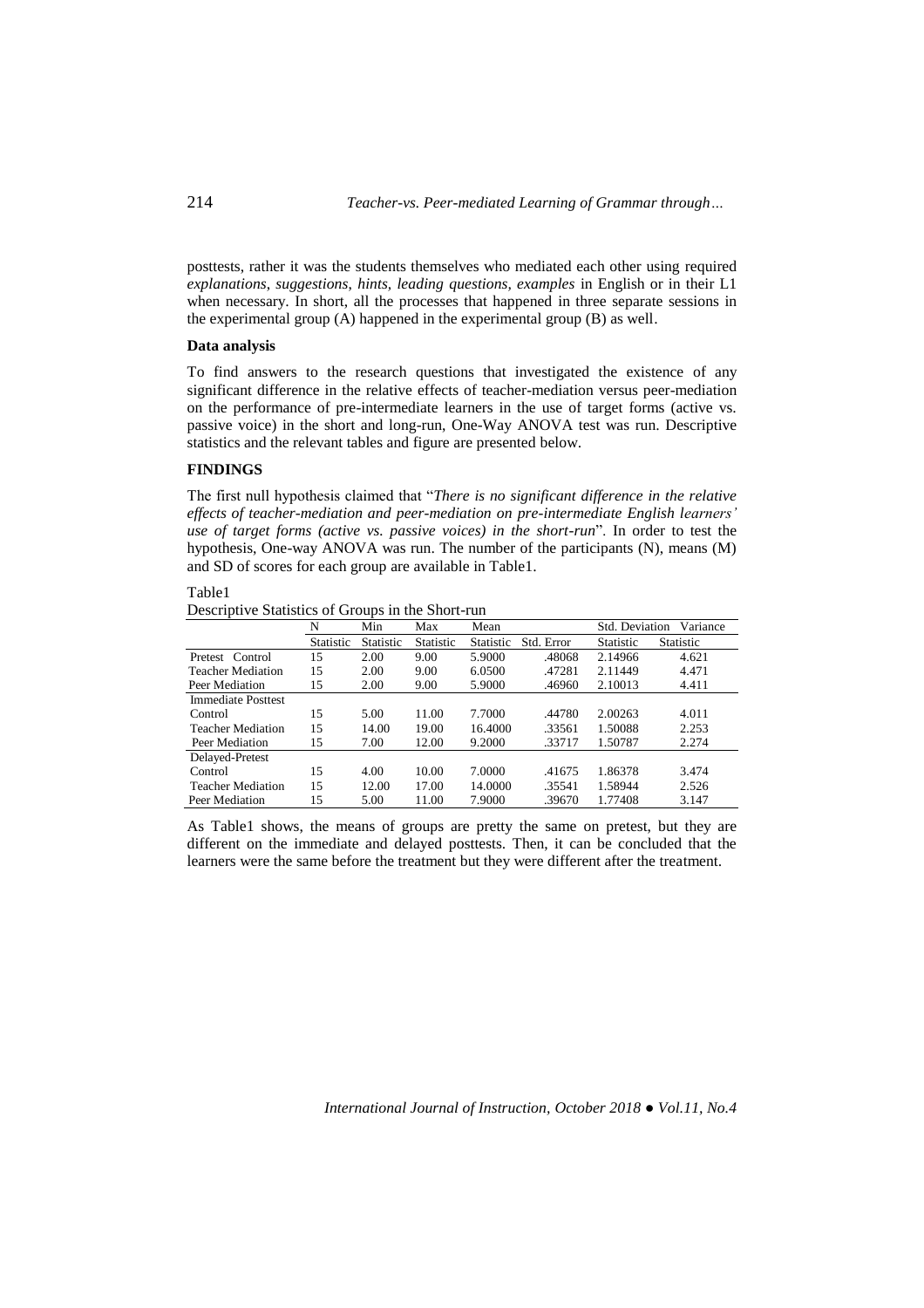# *Khanahmadi & Sarkhosh* 215

table 2

| Table 2                                                             |  |  |
|---------------------------------------------------------------------|--|--|
| Tests of Normality for the Pretest, Immediate and Delayed Posttests |  |  |

|                                      | Kolmogorov-Smirnov <sup>a</sup> |    |         | Shapiro-Wilk     |    |      |
|--------------------------------------|---------------------------------|----|---------|------------------|----|------|
|                                      | <b>Statistic</b>                | Df | Sig.    | <b>Statistic</b> | df | Sig. |
| Pretest Control                      | .146                            | 15 | $.200*$ | .947             | 20 | .319 |
| <b>Teacher Mediation</b>             | .140                            | 15 | $.200*$ | .940             | 20 | .239 |
| Peer Mediation                       | .116                            | 15 | $.200*$ | .954             | 20 | .430 |
| <b>Immediate Posttest</b><br>Control | .152                            | 15 | $.200*$ | .924             | 20 | .117 |
| <b>Teacher Mediation</b>             | .155                            | 15 | $.200*$ | .944             | 20 | .282 |
| Peer Mediation                       | .153                            | 15 | $.200*$ | .933             | 20 | .176 |
| Delayed-Pretest<br>Control           | .108                            | 15 | $.200*$ | .949             | 20 | .351 |
| <b>Teacher Mediation</b>             | .185                            | 15 | .070    | .912             | 20 | .069 |
| Peer Mediation                       | .182                            | 15 | .080    | .943             | 20 | .269 |

As all the significance levels are greater than 0.05, it can be concluded that the scores are normally distributed. Therefore, parametric statistics can be utilized. There is a need for running One-way ANOVA to investigate the significance of the differences among the three groups. However, before running One-Way ANOVA, a test of homogeneity of variances, as an assumption to be met, needed to be ensured. The result is illustrated in Table 3.

#### Table 3

Test of Homogeneity of Variances

| $APV^{\alpha*}$ | $\overline{\phantom{a}}$<br>. |  |
|-----------------|-------------------------------|--|
| $0^{\circ}$     |                               |  |

As Table 3 shows, since the *p*-value (.144) is greater than the significance level .05, the assumption of the homogeneity of variances is also met. Thus, ANOVA can be conducted on pretest and immediate posttest scores. Table 4 includes the results of ANOVA in the short-run.

# Table 4

Results of ANOVA from pretest to immediate posttest

|                       | Sum     | Ωt | df | Mean    |         | Sig. |
|-----------------------|---------|----|----|---------|---------|------|
|                       | Squares |    |    | Square  |         |      |
| <b>Between Groups</b> | 833.700 |    |    | 416.850 | 915.624 | .000 |
| Within Groups         | 25.950  |    |    | .455    |         |      |
| Total                 | 859.650 |    | 59 |         |         |      |

Since the *p*-value is .000 $\leq$ .0.05, it can be said that the groups are heterogeneous, F (2, 57) =.915.6, *p*=.000. As stated, a statistically significant deference was found between the groups; therefore, in the short-term, the researcher, in order to find out where this difference lay, needed to run a post-hoc test. Table 5 shows the results of the post-hoc test.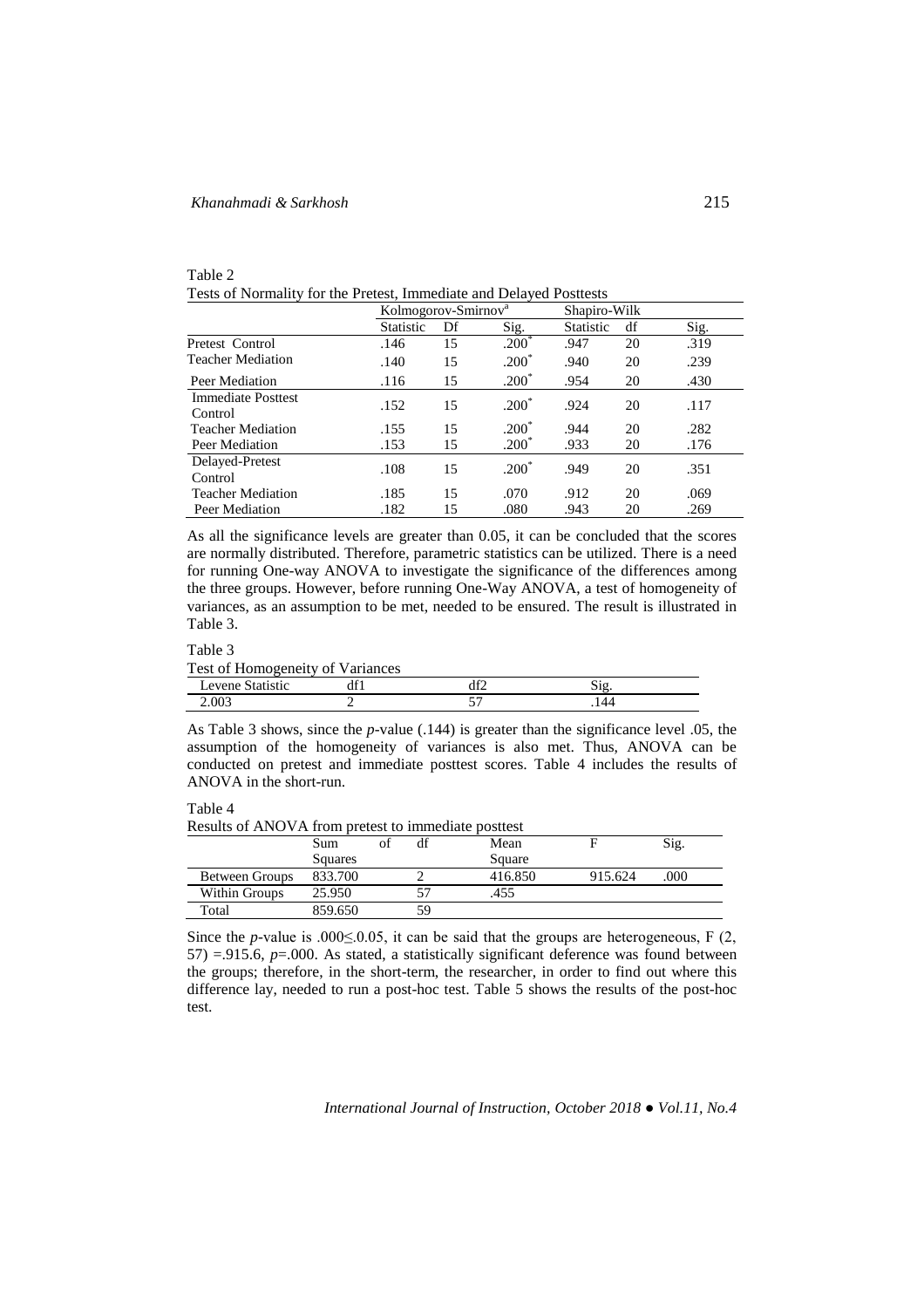| $(I)$ Group       | $(J)$ Group                                              | Mean<br>Differen | Std.<br>Error | Sig. | 95%<br>Interval | Confidence     |
|-------------------|----------------------------------------------------------|------------------|---------------|------|-----------------|----------------|
|                   |                                                          | $ce (I-J)$       |               |      | Lower<br>Bound  | Upper<br>Bound |
| Control group     | Teacher                                                  |                  | .213          | .000 | $-9.0635$       | $-8.0365$      |
|                   | Mediation group                                          | 8.55000          | 37            |      |                 |                |
|                   | Mediation<br>Peer                                        |                  | .213          | .000 | $-2.0135$       | $-9865$        |
|                   | group                                                    | $1.50000^*$      | 37            |      |                 |                |
| Teacher           | Control group                                            | 8.55000          | .213          | .000 | 8.0365          | 9.0635         |
| Mediation         |                                                          |                  | 37            |      |                 |                |
| group             | Mediation<br>Peer                                        | 7.05000          | .213          | .000 | 6.5365          | 7.5635         |
|                   | group                                                    |                  | 37            |      |                 |                |
| Mediation<br>Peer | Control group                                            | 1.50000          | .213          | .000 | .9865           | 2.0135         |
| group             |                                                          |                  | 37            |      |                 |                |
|                   | Teacher                                                  |                  | .213          | .000 | $-7.5635$       | $-6.5365$      |
|                   | Mediation group                                          | $7.05000^*$      | 37            |      |                 |                |
|                   | *. The mean difference is significant at the 0.05 level. |                  |               |      |                 |                |

Table 5 Results of the Post Hoc Test in the short-run

Based on Table 5, there was a significant difference between the teacher mediation and peer mediation and peer mediation and control group. Therefore, it can be concluded that the experimental group (A) performed better than the experimental group (B) and control group in grammar learning from pretest to immediate posttest in the short-run. Thus, the first hypothesis of the study "*There is no significant difference in the relative effects of teacher-mediation and peer-mediation on pre-intermediate English learners' use of target forms (active vs. passive voices) in the short-run*", is disapproved, figure1 clarifies the results of treatment in the short-run.



Figure 1 The results of group's performance in the short-run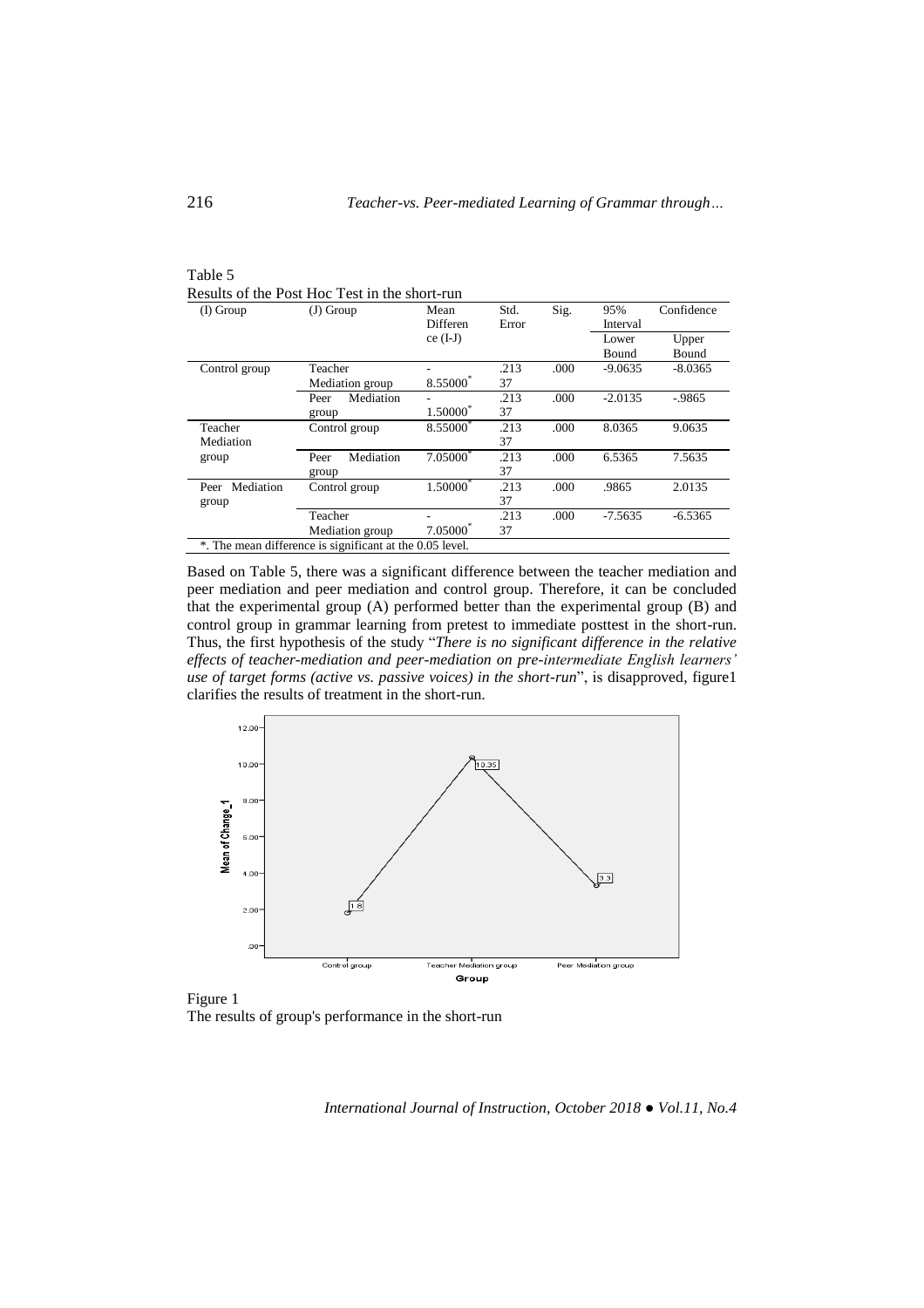# **Hypothesis Two**

The present study also aimed at discovering the role of mediation on grammar retention in the long-run. The related analyses are carried out to investigate the second hypothesis of the current study, that is, "*There is not any significant difference in the relative effects of teacher-mediation and peer-mediation on pre-intermediate English learners' use of target forms (active vs. passive voices) in the long-run?".*

Table 6 shows the results of ANOVA from pretest to delayed posttest.

#### Table 6

Results of ANOVA from pretest to delayed posttest

|                       | Sum     | df | Mean Square |         | Sig. |
|-----------------------|---------|----|-------------|---------|------|
|                       | Squares |    |             |         |      |
| <b>Between Groups</b> | 554.233 |    | 2.77.117    | 638.208 | .000 |
| Within Groups         | 24.750  |    | 434.        |         |      |
| Total                 | 578.983 | 59 |             |         |      |

Since the *p*-value is .000 $\leq$ .0.05, it can be said that the groups are heterogeneous, F (2, 57) =.638.2, *p*=.000. As stated, a statistically significant deference was found between the groups in the long-run, the researcher, then, needed to compute a post-hoc test (Tukey or Schefe post-hoc tests). Table 7 shows the results of the post-hoc test in the long-run.

## Table 7

Results of Post Hoc Test in the long-run

| $(I)$ Group       | $(J)$ Group                                              | Mean                   | Std.  | Sig. | 95%       | Confidence |
|-------------------|----------------------------------------------------------|------------------------|-------|------|-----------|------------|
|                   |                                                          | Differen               | Error |      | Interval  |            |
|                   |                                                          | $ce (I-J)$             |       |      | Lower     | Upper      |
|                   |                                                          |                        |       |      | Bound     | Bound      |
| Control group     | Teacher                                                  |                        | .208  | .000 | $-7.3514$ | $-6.3486$  |
|                   | Mediation group                                          | $6.85000^*$            | 38    |      |           |            |
|                   | Mediation<br>Peer                                        | $-.90000$ <sup>*</sup> | .208  | .000 | $-1.4014$ | $-.3986$   |
|                   | group                                                    |                        | 38    |      |           |            |
| Teacher           | Control group                                            | 6.85000                | .208  | .000 | 6.3486    | 7.3514     |
| Mediation group   |                                                          |                        | 38    |      |           |            |
|                   | Mediation<br>Peer                                        | 5.95000                | .208  | .000 | 5.4486    | 6.4514     |
|                   | group                                                    |                        | 38    |      |           |            |
| Mediation<br>Peer | Control group                                            | .90000                 | .208  | .000 | .3986     | 1.4014     |
| group             |                                                          |                        | 38    |      |           |            |
|                   | Teacher                                                  |                        | .208  | .000 | $-6.4514$ | $-5.4486$  |
|                   | Mediation group                                          | 5.95000                | 38    |      |           |            |
|                   | *. The mean difference is significant at the 0.05 level. |                        |       |      |           |            |

Based on Table 7, there was a significant difference between the experimental group (A) and experimental group (B) and the control group in the long-run to the effect that the teacher mediation group outperformed the peer mediation and control group in grammar learning from pretest to delayed posttest in the long-run. It means, grammar retention was high in the teacher mediation group in comparison with both the peer mediation and control group. Therefore, the second hypothesis, "*There is not any significant difference*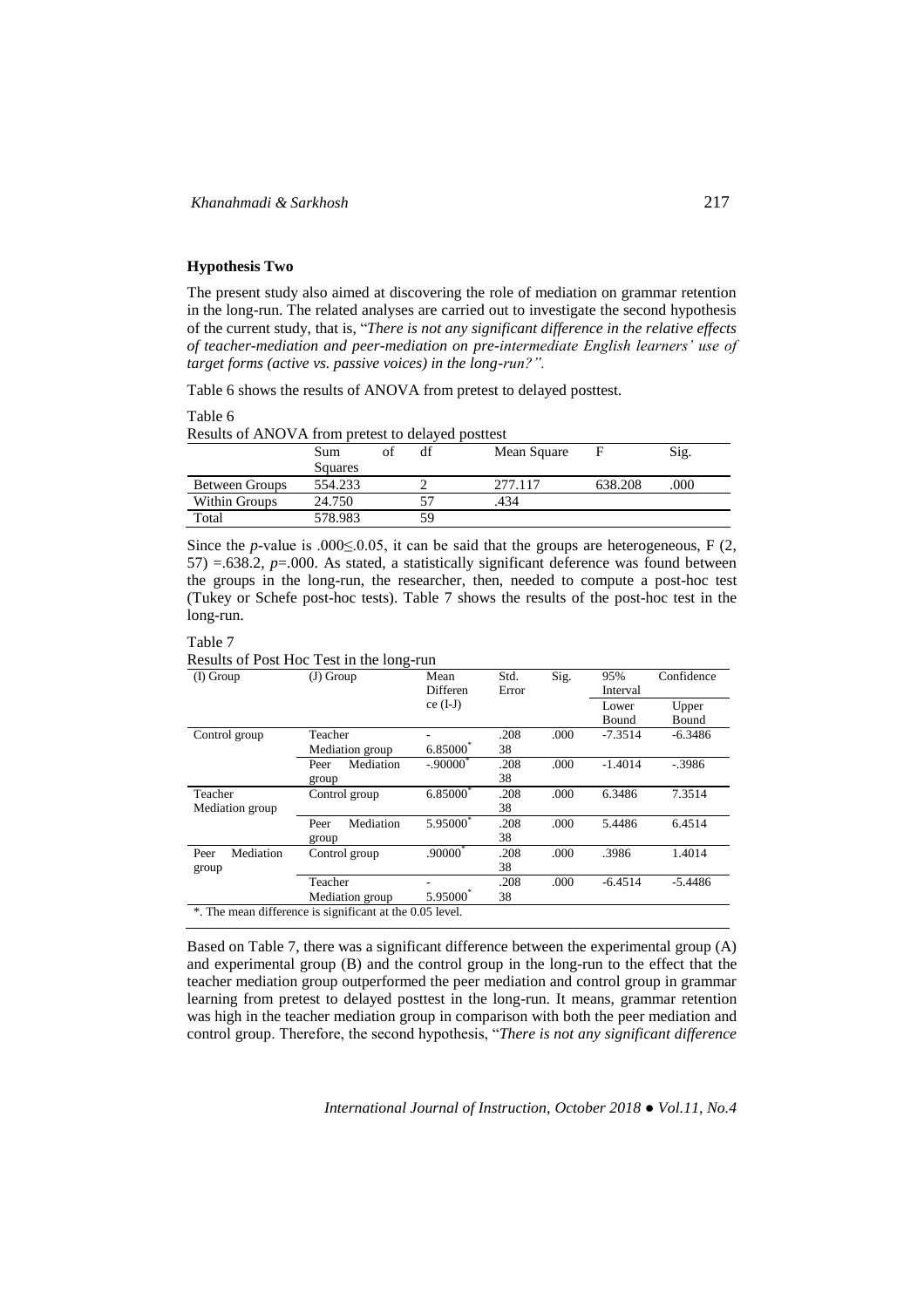*in the relative effects of teacher-mediation and peer-mediation on pre-intermediate English learners' use of target forms (active vs. passive voices) in the long-run?"* is disapproved*.* Figure 2 clarifies the results of grammar retention of mediation strategies in the long-run.





The results of group's performance in long-term

# **DISCUSSION**

The purpose of the current study was to investigate the effectiveness of mediation techniques (teacher-mediation & peer-mediation) on grammar (active vs. passive voice) learning of EFL learners at pre-intermediate level. The first research question attempted to explore the effect of teacher-mediation and peer-mediation, as SCT strategies, and explicit/traditional grammar instruction on Iranian pre-intermediate EFL learners' grammar learning. The results revealed that teacher-mediation improved adult EFL learners' grammar learning in the short and long-run. In other words, the results are in favor of using teacher-mediation strategy in teaching target forms. The reason for the effectiveness of teacher-mediation in adult learners' classrooms may be because of the fact that teacher-mediation, as a scaffolding tool, removes anxiety of the students and, consequently, increases their performance in learning a sub-skill like grammar. Furthermore, the results of the post-hoc analysis indicated that the effects of peermediation and conventional grammar instruction were not statistically significant in grammar learning of adult EFL learners. As a result, the first null hypothesis, which claimed "*There is no significant difference in the relative effects of teacher-mediation and peer-mediation on pre-intermediate English learners' use of target forms (active vs. passive voices) in the short-run*" was disapproved.

The results divulged that peer-mediation was not effective; the reason for the ineffectiveness of this strategy can be the difficulty in performing this technique for lowlevel learners of this study in a context like Iran. It is a strategy that some learners are not familiar with, as we saw in Hidri's case. Indeed, they are reluctant to use it, perhaps due to the personality factors such as pride and arrogance or mainly shyness. That said,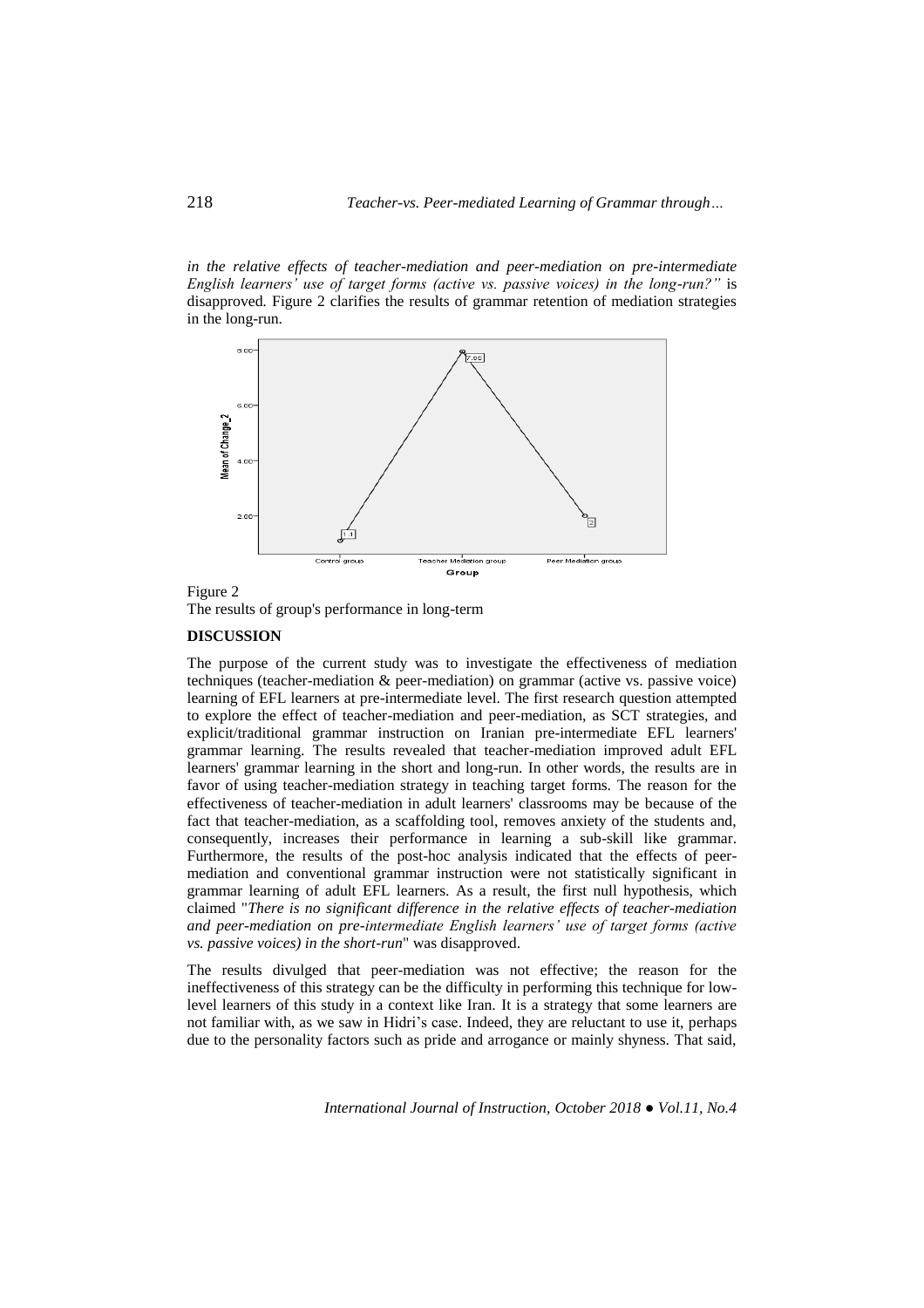# *Khanahmadi & Sarkhosh* 219

it is argued that peer-assessment can be controversial in that it can yield unreliable results caused by student assessors' lack of experience, and often produces undifferentiated marks (Kennedy, 2005). As Clark, Davies and Skeers (2005) argue, the labor-intensive processes that the subject coordinators have to administer are problematic; another account for the ineffectiveness of peer-mediation could probably be its uncomfortable nature due to individual differences. This justification has been approved by different studies such as Freeman and McKenzie (2002), who claimed that traditional peer-mediation creates an uncomfortable context and some students seem to be dishonest and unfair during traditional peer-mediation when compared with online peer-mediation. However, despite its mentioned shortcomings, not only do students who are involved in the process benefit from it, but also it has considerable outcomes for peer mediators themselves and as Lane and McWhirter, 1992; Roush and Hall, 1993; Stomfay-Stitz, 1994, (cited in Humphries, 1999) point out, student mediators generally are capable of expressing problems, developing skills required to solve those problems, developing better communication skills, and also having a more positive view of themselves.

The second research question addressed the effectiveness of teacher-mediation, peermediation, and traditional instruction in grammar learning and retention of preintermediate EFL learners in the long-run through a delayed posttest. The results indicated that in the long-run low-level learners did not forget the target forms taught through teacher-mediation. The reason for the effectiveness of teacher-mediation on grammar retention of EFL learners during testing can be that teacher-mediation testing might relieve the tension of the testing and pressure of instruction and create positive, effective and memorable memories which in turn can strengthen grammar retention; however, it can further be examined by interviews or think-aloud protocols. The other justification for the long-term effectiveness of teacher-mediation can be the effect that teacher-mediation had on social emotional learning (SEL) of the learners. SEL as a cognitive-affective concept focuses on assisting the individuals, especially low-level learners to gain knowledge about feelings and get along with others (Marion, 2011). There is a necessity of education to broaden teachers and students' understanding of one another in order to model practices that teach social, communicative, and problemsolving skills. Finally, it is assumed that teacher-mediation offers a positive way to break with the demotivating cycle of education in schools and language institutes. Demotivating cycle of education is when a pupil enters an educational setting like a class and may exhibit frustration, withdrawal, or more disruptive behavior, which in turn may result in more isolation.

Then, the second null hypothesis that claimed "*There is no significant difference in the relative effects of teacher-mediation and peer-mediation on pre-intermediate English learners' use of target forms (active vs. passive voices) in the long-run*" was disapproved. Regarding the ineffectiveness of peer-mediation, the findings of this study can be in keeping with Piaget (1970) and Dewey's (1902) constructivist approaches. According to the constructivist notions of Piaget and Dewey, children learn spontaneously when given opportunities to discover laws, concepts and operations by themselves. By contrast, regarding the effectiveness of teacher-mediation, both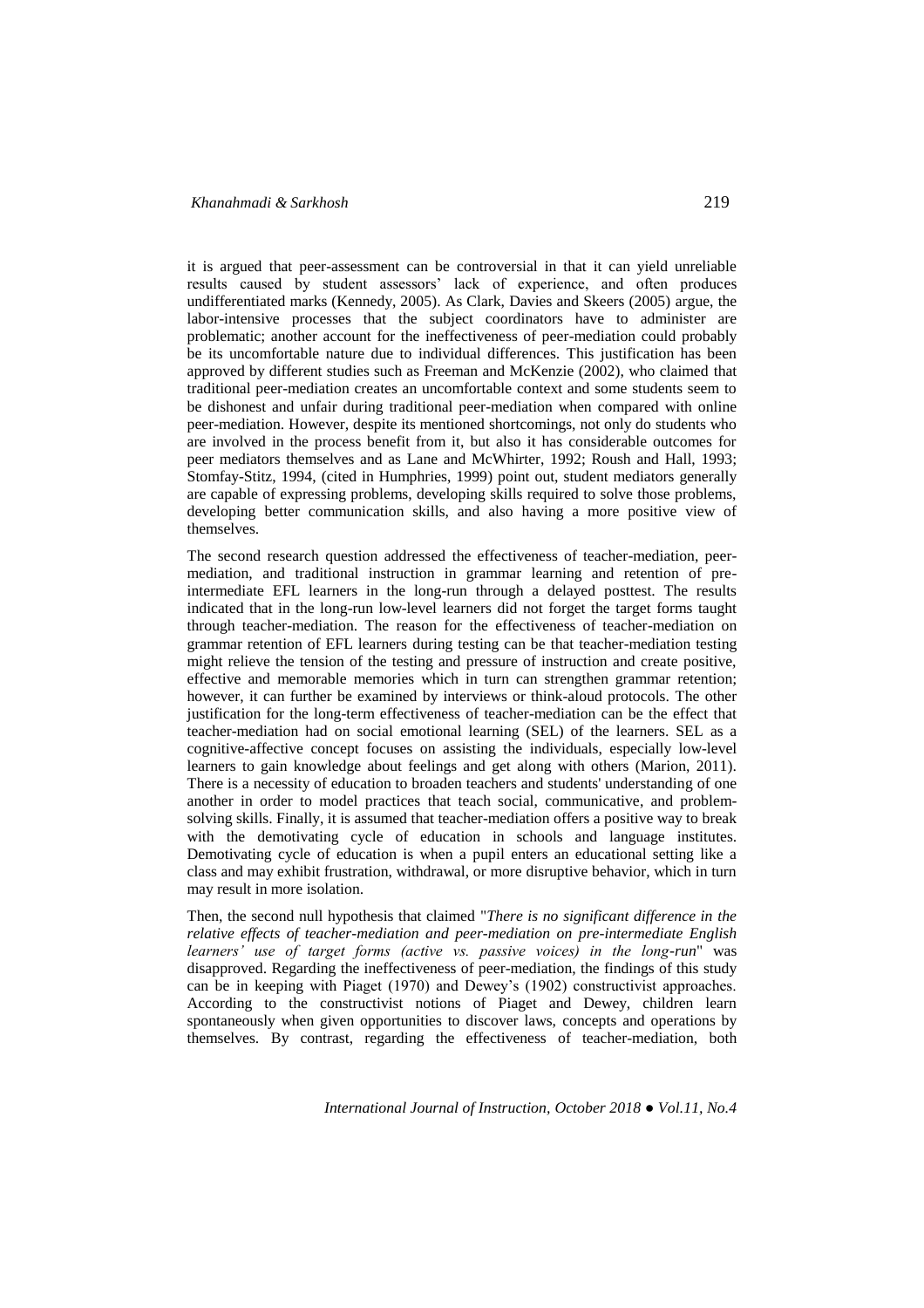Vygotsky and Feuerstein hold that scientific concepts or any higher-order cognitive processes are better acquired by active intentional efforts from an experienced mediator.

The present research can also offer implications for EFL students in that, instead of the traditional methods of testing and instruction, they can try a mixture of different strategies like teacher or peer-mediation in their own learning experiences. It is generally believed that there is no "one-size-fits-all" method of instruction; therefore, teacher-student mediation may allow the teachers and learners to provide a safe way to identify the underlying causes of problematic issues like grammar. More specifically, the findings of this study can arouse both teachers and learners' interest in a dynamic approach, since there is a kind of interaction and cooperation between teachers and learners, which results in a class atmosphere in which learners may feel more secure and relaxed. Indeed, in a dynamic approach, assessment and instruction are pooled, the result of which would promote teaching and learning to a certain degree and testing would lose its daunting and threatening face.

## **CONCLUSION**

As stated, the current study aimed at exploring the effect of two mediation techniques, that is, teacher-mediation and peer-mediation on grammar learning and retention at preintermediate level. The findings indicated that both in the short and long-run, teachermediation was more effective than peer-mediation and traditional method. The findings convey the idea that not all types of DA can be equally effective, as we observed in the present study in which teacher-mediation proved to improve the learning of passive/active voice both in the short and long-run. However, peer-mediation did not dramatically promote the performance of the participants on either the immediate or delayed posttests.

Nevertheless, the present study was subject to some limitations such as course length and the level of participants. Therefore, for future body of research, it is recommended that this study be replicated with a larger number of participants at different language proficiency levels to compare the results. The length of the course may be critical in gaining results; thus, a similar research can be conducted through a longer course of instruction to compare the results of the investigations. Investigation of other types of mediation can also be a rich area for future research in EFL contexts.

The implications of this study can be helpful for language teachers who can apply mediation to improve grammatical accuracy of their learners. They can also give special attention to the role of peer-mediation in terms of learners' level. Teacher trainers can also instruct teachers how to use scaffolding and mediation in their teaching practice, of course after priming them with the value and effectiveness of such methodology. Material designers can prepare materials that encourage teachers to apply mediation based on students' level of knowledge and individual differences.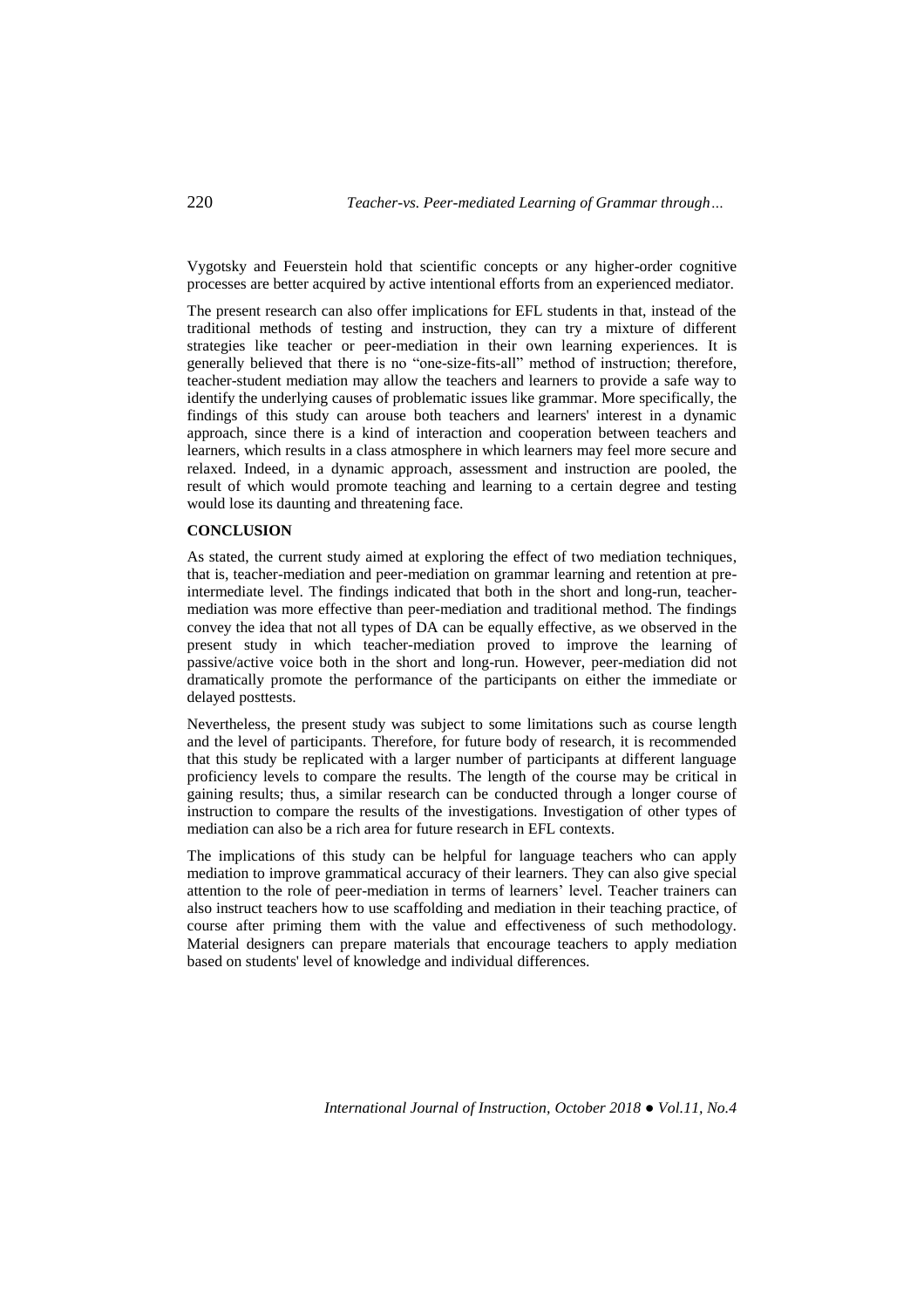# **REFERENCES**

Ableeva, R. (2008). The effects of dynamic assessment on L2 listening comprehension. In J. P. Lantolf and M. E. Poehner (Eds.), *sociocultural theory and the teaching of second languages* (pp. 57-86). London: Equinox.

Azabdaftari, B. (2015). *A collection of English Papers on language and interdisciplinary studies*. Tabriz University: Tabriz University Press.

Clark, N., Davies, P., & Skeers, R. (2005). Self and peer assessment in software engineering projects. In Proceedings of the 7th Australasian conference on Computing Education. Newcastle, NSW.

Dewey, J. (1902). *The child and the curriculum*. Chicago: Chicago University Press.

Freeman, M., & McKenzie, J. (2002). SPARK, a confidential web-based template for self and peer assessment of student teamwork: benefits of evaluating across different subjects. *British Journal of Educational Technology, 33*, 551-569.

Halliday, M. A. K. (1973). *Explorations in the Functions of Language*. London: Edward Arnold.

Haywood, H. C., & Lidz, C. S. (2007). *Dynamic Assessment in Practice: Clinical and Educational Applications.* New York: Cambridge University Press.

Hidri, S. (2014). Developing and evaluating a dynamic assessment of listening comprehension in an EFL context. *Language Testing in Asia, 4*(4).

Humphries, T. L. (1999). Improving peer mediation programs: Student experiences and suggestions. *Professional School Counselling, 3*(1), 13-2l.

Karpove, Y. (2008). Do all dynamic assessment techniques assess learning potential? *Journal of Cognitive Education and Psychology, 7*(3), 411-418.

Kennedy, G. J. (2005). *Peer-assessment in Group Projects: Is it worth it?* The Australasian Computing Education Conference. Newcastle, Australia.

Kozulin, A., & Grab, E. (2001). Dynamic assessment of EFL text comprehension of at risk students. The 9th Conference of the European Association for Research on Learning and Instruction, August, Fribourg, Switzerland.

Lantolf, J. P. (2003) Intrapersonal communication and internalization in the second language classroom. In A.

Kozulin, V. S. Ageev, S. Miller & B. Gindis, (eds.) *Vygotsky's Theory of Education in Cultural Context*. Cambridge: Cambridge University Press.

Lantolf, J. P., & Thorne, S. L. (2006). *Sociocultural theory and the genesis of second language development*. Oxford: Oxford University Press.

Mackey, A., & Gass, S. M. (2005). *Second language research: Methodology and design*. Mahwah, NJ: Erlbaum.